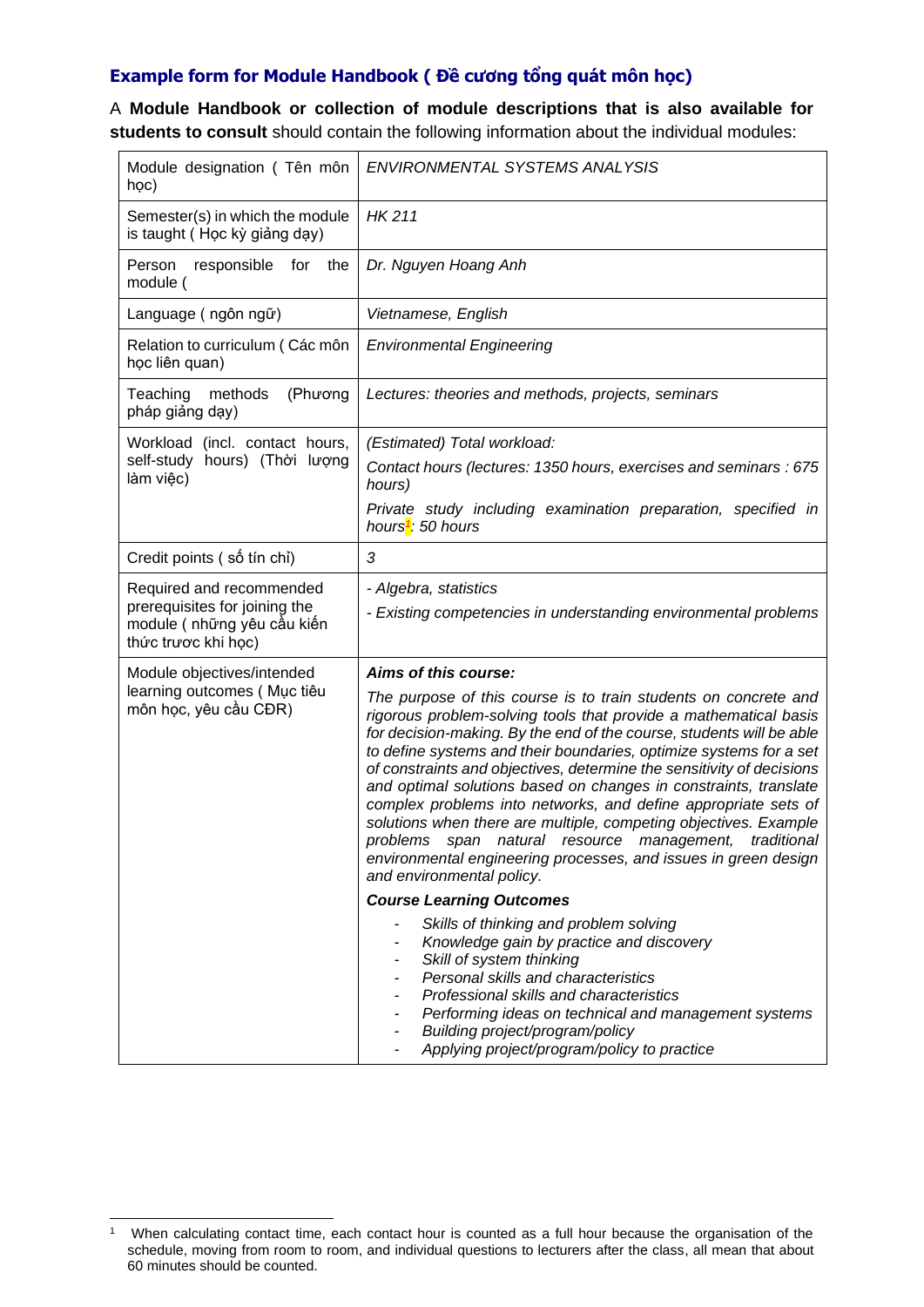| Content (Nội dung) | Introduction of the course                                                         |
|--------------------|------------------------------------------------------------------------------------|
|                    | Information about instructor                                                       |
|                    | Information about course                                                           |
|                    | Ways of teaching & learning                                                        |
|                    | Introduction of references                                                         |
|                    | <b>Introduction to Systems Theory</b>                                              |
|                    | Types of systems                                                                   |
|                    | · Isolated                                                                         |
|                    | • Closed                                                                           |
|                    | $\cdot$ Open                                                                       |
|                    | Properties of sytems                                                               |
|                    | • Feedback                                                                         |
|                    | • Complexity                                                                       |
|                    | • Self-organization                                                                |
|                    | • Self-regulation                                                                  |
|                    | • Emergence                                                                        |
|                    | · System hierarchy                                                                 |
|                    |                                                                                    |
|                    | Complex system behavior                                                            |
|                    | • Exponential growth                                                               |
|                    | • Logistic growth                                                                  |
|                    | • Overshoot and oscillation                                                        |
|                    | • Overshoot and collapse                                                           |
|                    | <b>System Analysis</b>                                                             |
|                    | • Methodology                                                                      |
|                    | • System thinking                                                                  |
|                    | • Techniques for system analysis                                                   |
|                    | <b>Methods for System Analysis</b>                                                 |
|                    | Statistical analysis                                                               |
|                    | Introduction to environmental statistics                                           |
|                    | Statistics fundamental: Data types, Random variation and<br>distribution, Sampling |
|                    | Sample moments                                                                     |
|                    | Exploratory data analysis (EDA)                                                    |
|                    | Statistical Hypothesis Testing: T-test, one/multi-way ANOVA                        |
|                    | Get familiar with Jamovi - a user-friendly statistical software                    |
|                    | <b>Methods for System Analysis (cont.)</b>                                         |
|                    | Techniques of Graphical Analysis of the environmental<br>systems                   |
|                    | Construct model from the analysis of a system:<br>Compartment model                |
|                    | <b>Qualitative Analysis</b>                                                        |
|                    | Multi-criteria Analysis                                                            |
|                    | The weighting methods                                                              |
|                    | Matrix Method for generating scores and weights                                    |
|                    | Simple Additive Weighting Method (SAW)                                             |
|                    | Simple Multi-Attribute Rating Technique (SMART)                                    |
|                    | Cause and effect analysis                                                          |
|                    | Group-based weighting decisions - Delphi method.                                   |
|                    | <b>Decision Analysis</b>                                                           |
|                    | Multi-criteria Decision Analysis (MCDA)                                            |
|                    | The concept of decision-support analysis                                           |
|                    |                                                                                    |